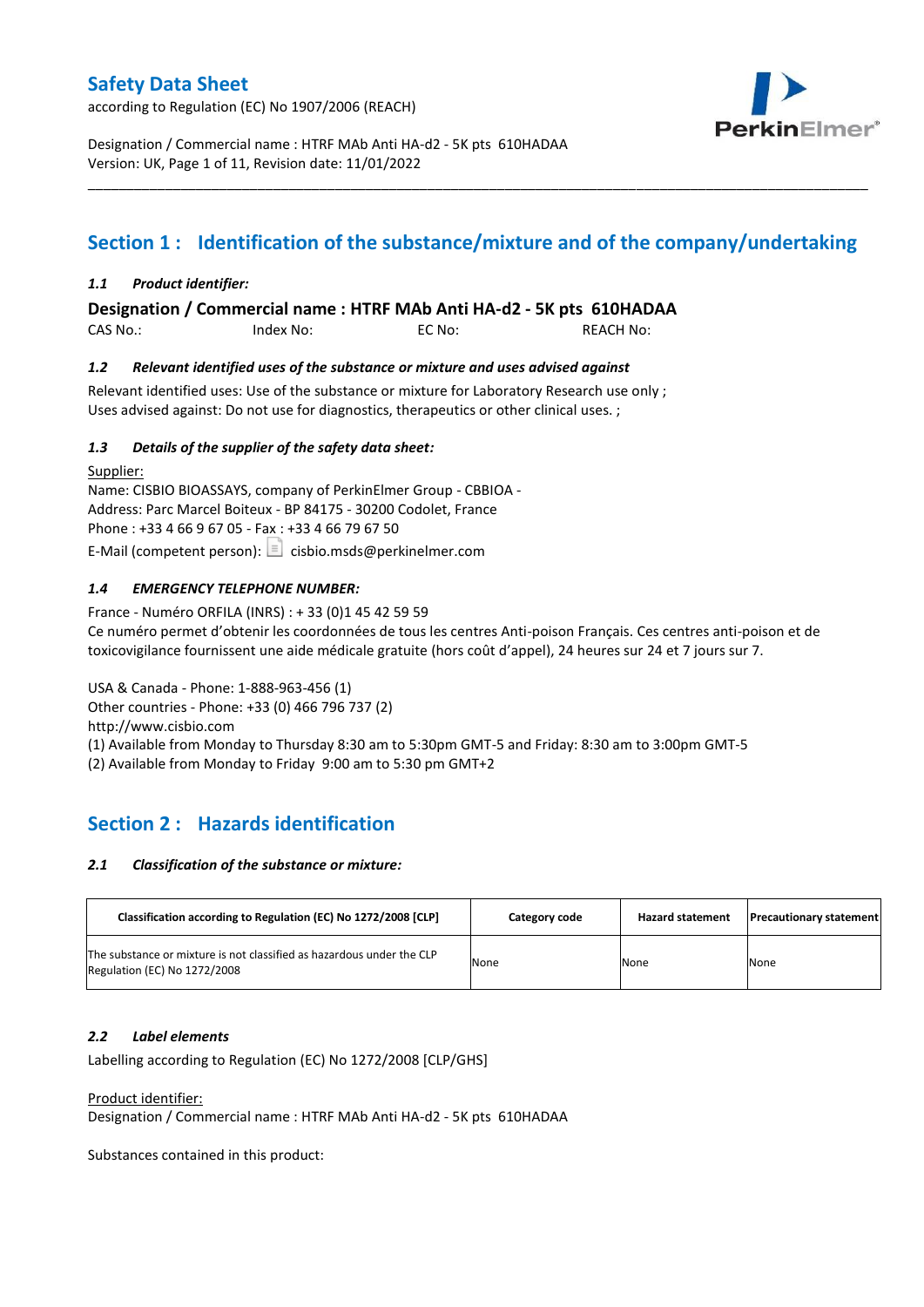according to Regulation (EC) No 1907/2006 (REACH)



Designation / Commercial name : HTRF MAb Anti HA-d2 - 5K pts 610HADAA Version: UK, Page 2 of 11, Revision date: 11/01/2022

Hazard pictograms

Signal word:

Hazard and precautionary statements:

#### *2.3 Other hazards*

The mixture does not contain substances classified as 'Substances of Very High Concern' (SVHC) >= 0.1% published by the European CHemicals Agency (ECHA) under article 57 of REACH. The mixture satisfies neither the PBT nor the vPvB criteria for mixtures in accordance with annexe XIII of the REACH regulations EC 1907/2006. ; Adverse human health effects and symptoms:

\_\_\_\_\_\_\_\_\_\_\_\_\_\_\_\_\_\_\_\_\_\_\_\_\_\_\_\_\_\_\_\_\_\_\_\_\_\_\_\_\_\_\_\_\_\_\_\_\_\_\_\_\_\_\_\_\_\_\_\_\_\_\_\_\_\_\_\_\_\_\_\_\_\_\_\_\_\_\_\_\_\_\_\_\_\_\_\_\_\_\_\_\_\_\_\_\_\_\_\_\_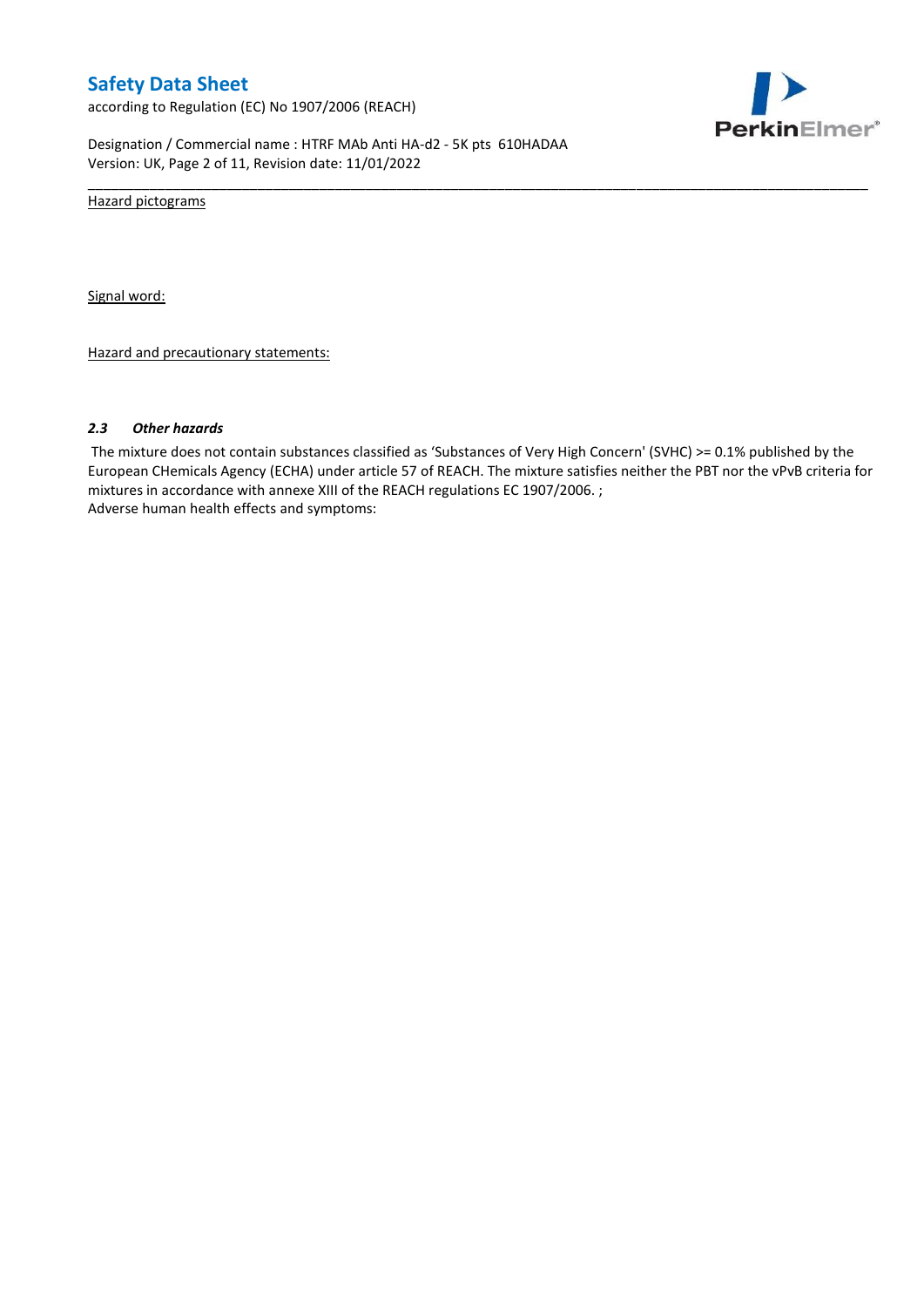according to Regulation (EC) No 1907/2006 (REACH)



Designation / Commercial name : HTRF MAb Anti HA-d2 - 5K pts 610HADAA Version: UK, Page 3 of 11, Revision date: 11/01/2022

# **Section 3 : Composition/information on ingredients**

### *3.2 Mixtures*

Hazardous ingredients:

This mixture does not contain any hazardous substances at the concentration limits given in Regulation (EC) No. 1272/2008 and OSHA Hazard Communication Standard 29 CFR 1910.1200.

\_\_\_\_\_\_\_\_\_\_\_\_\_\_\_\_\_\_\_\_\_\_\_\_\_\_\_\_\_\_\_\_\_\_\_\_\_\_\_\_\_\_\_\_\_\_\_\_\_\_\_\_\_\_\_\_\_\_\_\_\_\_\_\_\_\_\_\_\_\_\_\_\_\_\_\_\_\_\_\_\_\_\_\_\_\_\_\_\_\_\_\_\_\_\_\_\_\_\_\_\_

Additional information:

Full text of H- and EUH-phrases: see SECTION 16.

# **Section 4 : First aid measures**

### *4.1 Description of first aid measures*

**General information**:Do not leave affected person unattended. ; Remove affected person from the danger area and lay down. ;

**Following inhalation**:In case of respiratory tract irritation, consult a physician. ; Provide fresh air. ;

**Following skin contact**:After contact with skin, wash immediately with water ; Remove contaminated clothing ;

**Following eye contact**:After contact with the eyes, rinse with water with the eyelids open for a sufficient length of time, then consult an ophthalmologist immediately. ;

**Following ingestion**:Do NOT induce vomiting. ; Give nothing to eat or drink. ; If accidentally swallowed rinse the mouth with plenty of water (only if the person is conscious) and obtain immediate medical attention. ; **Self-protection of the first aider**:

### *4.2 Most important symptoms and effects, both acute and delayed*

Symptoms:No known symptoms to date. ; Effects:

### *4.3 Indication of any immediate medical attention and special treatment needed*

Notes for the doctor:

## **Section 5 : Firefighting measures**

### *5.1 Extinguishing media:*

**Suitable extinguishing media**:This product is not flammable. Use extinguishing agent suitable for type of surrounding fire ;

### *5.2 Special hazards arising from the substance or mixture*

Hazardous combustion products:/

### *5.3 Advice for fire-fighters*

Wear Protective clothing.;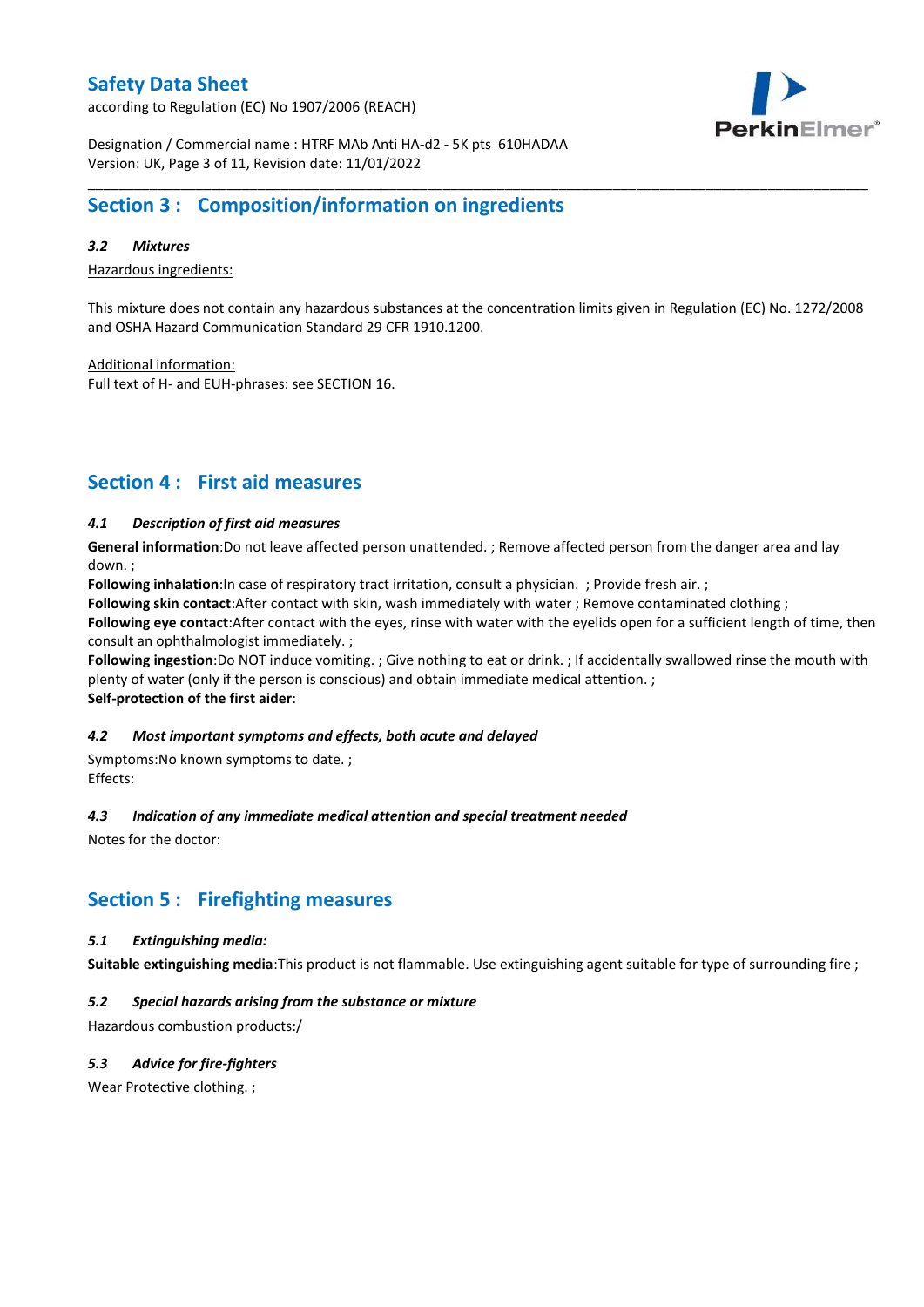according to Regulation (EC) No 1907/2006 (REACH)



Designation / Commercial name : HTRF MAb Anti HA-d2 - 5K pts 610HADAA Version: UK, Page 4 of 11, Revision date: 11/01/2022

# **Section 6 : Accidental release measures**

### *6.1 Personal precautions, protective equipment and emergency procedures*

Emergency procedures: Provide adequate ventilation. ; Emergency procedures: Remove persons to safety. ; Personal precautions: Use personal protection equipment (see section 8). ;

\_\_\_\_\_\_\_\_\_\_\_\_\_\_\_\_\_\_\_\_\_\_\_\_\_\_\_\_\_\_\_\_\_\_\_\_\_\_\_\_\_\_\_\_\_\_\_\_\_\_\_\_\_\_\_\_\_\_\_\_\_\_\_\_\_\_\_\_\_\_\_\_\_\_\_\_\_\_\_\_\_\_\_\_\_\_\_\_\_\_\_\_\_\_\_\_\_\_\_\_\_

### *6.2 Environmental precautions*

Do not allow to enter into surface water or drains. ; Ensure all waste water is collected and treated via a waste water treatment plant. ;

### *6.3 Methods and material for containment and cleaning up*

For cleaning up:Suitable material for taking up: Absorbing material, organic ; Other information:

### *6.4 Reference to other sections*

Additional information:

# **Section 7 : Handling and storage**

### *7.1 Precautions for safe handling*

### Protective measures:

Advice on safe handling:Avoid contact with skin, eyes and clothes. ; Avoid: Eye contact ; Avoid: Generation/formation of aerosols ; Avoid: Skin contact ; Avoid: inhalation ; In the immediate working surroundings there must be: Emergency shower installed ; In the immediate working surroundings there must be: Provide eye shower and label its location conspicuously ; Wash contaminated clothing immediately. ;

Fire preventions:

Do not eat, drink or smoke in areas where reagents are handled. ; Do not pipet by mouth ; Wear suitable one-way gloves at work ;

Advice on general occupational hygiene

Handle in accordance with good industrial hygiene and safety practice ; Observe technical data sheet. ; Remove contaminated, saturated clothing. ; Wash hands before breaks and after work. ;

### *7.2 Conditions for safe storage, including any incompatibilities*

Technical measures and storage conditions: Requirements for storage rooms and vessels:Keep container tightly closed. ; Keep-store only in original container or in properly labeled containers ; Hints on storage assembly: Materials to avoid: Further information on storage conditions:

### *7.3 Specific end uses:*

Recommendations on specific end uses: Observe technical data sheet. ;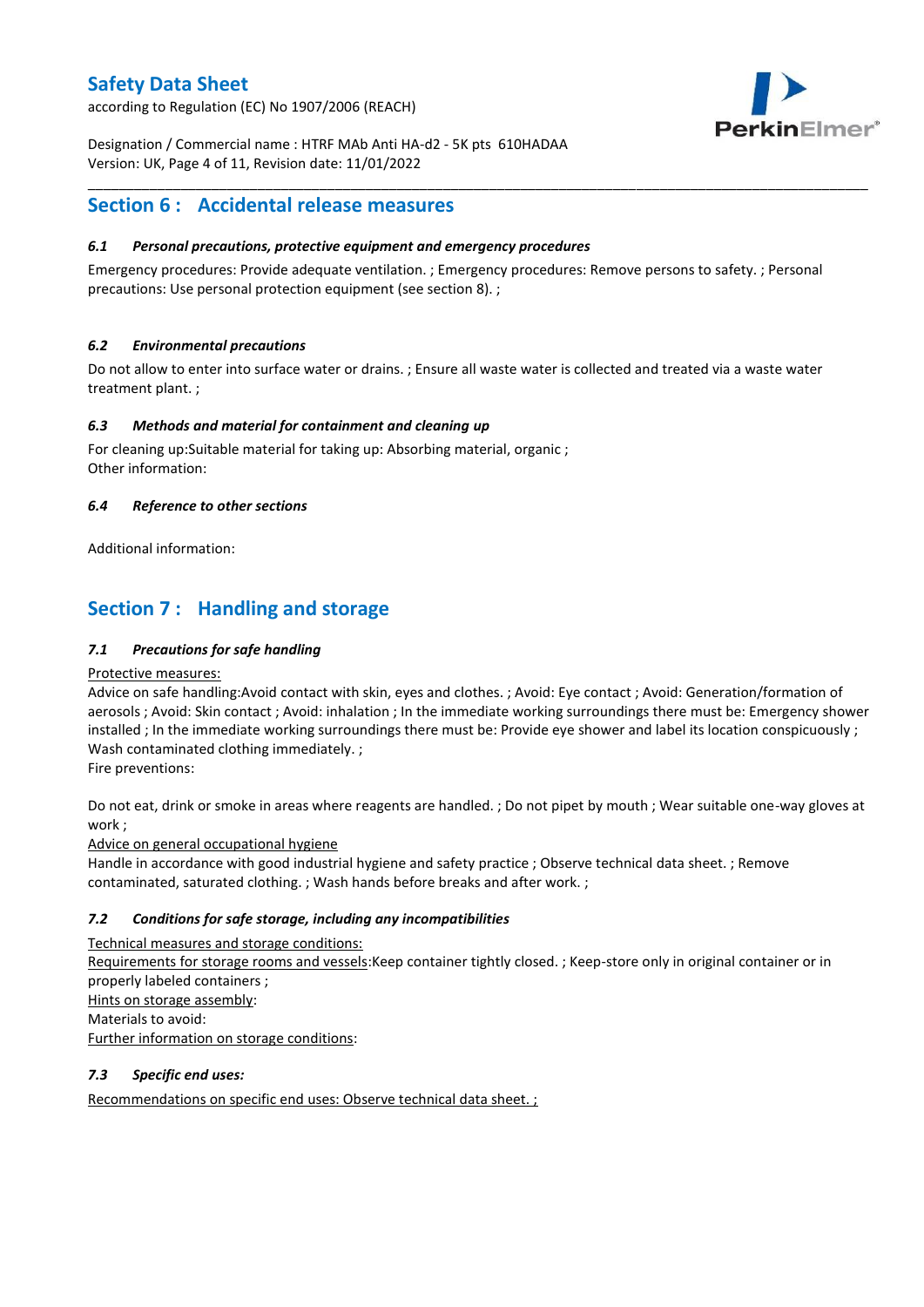according to Regulation (EC) No 1907/2006 (REACH)



Designation / Commercial name : HTRF MAb Anti HA-d2 - 5K pts 610HADAA Version: UK, Page 5 of 11, Revision date: 11/01/2022

\_\_\_\_\_\_\_\_\_\_\_\_\_\_\_\_\_\_\_\_\_\_\_\_\_\_\_\_\_\_\_\_\_\_\_\_\_\_\_\_\_\_\_\_\_\_\_\_\_\_\_\_\_\_\_\_\_\_\_\_\_\_\_\_\_\_\_\_\_\_\_\_\_\_\_\_\_\_\_\_\_\_\_\_\_\_\_\_\_\_\_\_\_\_\_\_\_\_\_\_\_

# **Section 8 : Exposure controls/personal protection**

### *8.1 Control parameters*

Preliminary remark:

- 8.1.1 Occupational exposure limits:
	- France
	- Spain
	- **•** Germany
	- Italia
	- Greece
	- $\bullet$  UK
	- OSHA (USA)
- 8.1.2 Biological limit values (Germany):
- 8.1.3 Exposure limits at intended use (Germany):
- 8.1.4 DNEL/PNEC-values:
	- DNEL worker
	- DNEL consumer

DNEL remark:

• PNEC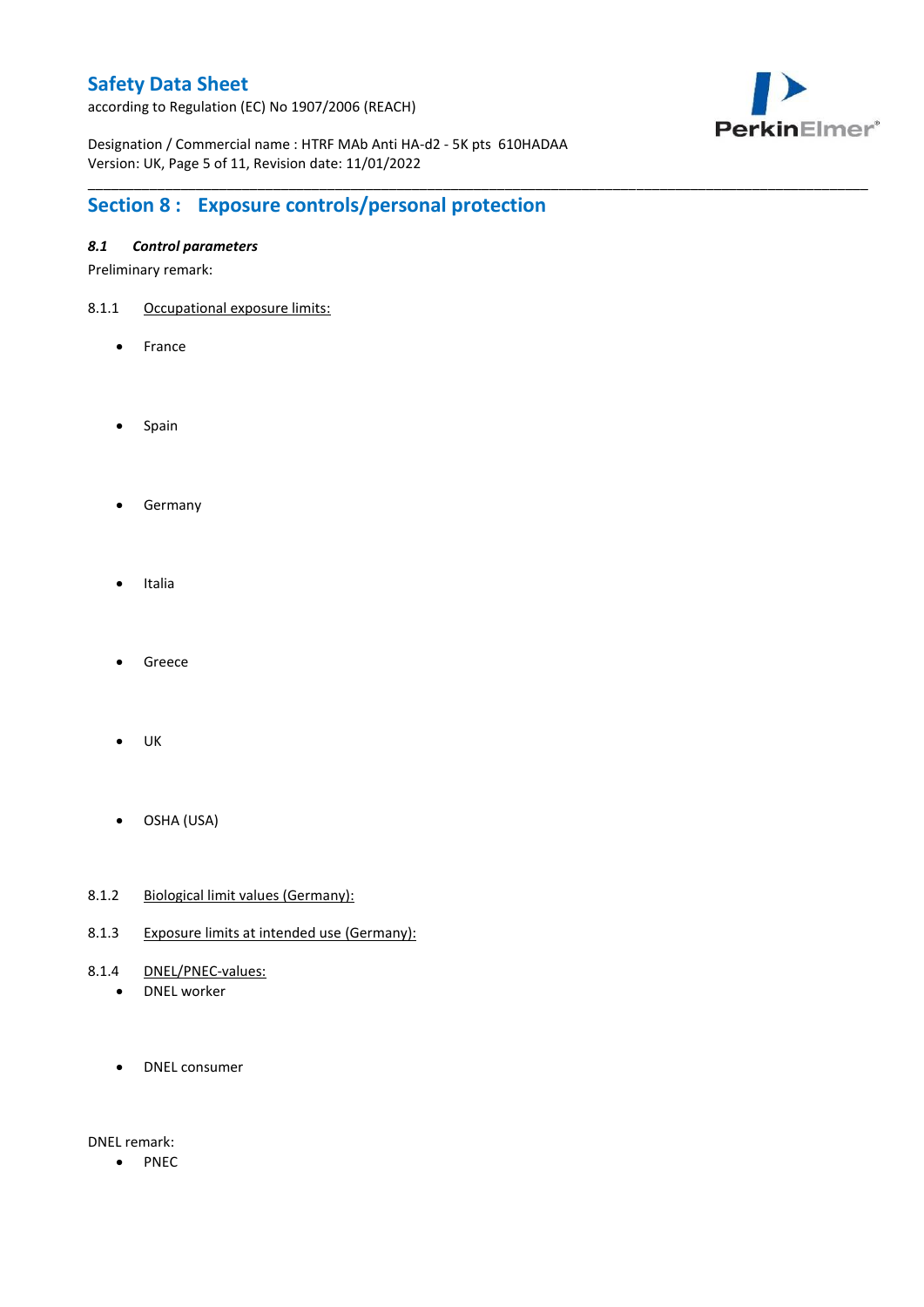according to Regulation (EC) No 1907/2006 (REACH)



Designation / Commercial name : HTRF MAb Anti HA-d2 - 5K pts 610HADAA Version: UK, Page 6 of 11, Revision date: 11/01/2022

PNEC remark: Control parameters remark:

### *8.2 Exposure controls*

- 8.2.1 Appropriate engineering controls:
- 8.2.2 Personal protective equipment:

**Eye / Face protection**: Safety glasses with side-shields ;

**Skin protection**:Gloves ; Laboratory coats ;

**Respiratory protection**:Ensure adequate ventilation ;

**Thermal hazards**:

8.2.3 Environmental exposure controls:

# **Section 9 : Physical and chemical properties**

#### *9.1 Information on basic physical and chemical properties*

### Appearance

| Physical state        | Liquid |
|-----------------------|--------|
| Colour                | Blue   |
| Odour                 |        |
| Odour threshold (ppm) |        |

\_\_\_\_\_\_\_\_\_\_\_\_\_\_\_\_\_\_\_\_\_\_\_\_\_\_\_\_\_\_\_\_\_\_\_\_\_\_\_\_\_\_\_\_\_\_\_\_\_\_\_\_\_\_\_\_\_\_\_\_\_\_\_\_\_\_\_\_\_\_\_\_\_\_\_\_\_\_\_\_\_\_\_\_\_\_\_\_\_\_\_\_\_\_\_\_\_\_\_\_\_

|                                                             |                                           | Value | Concentration<br>(mol/L) | Method | Temperature (°C) | Pressure (kPa) | Remark |
|-------------------------------------------------------------|-------------------------------------------|-------|--------------------------|--------|------------------|----------------|--------|
| pH                                                          |                                           |       |                          |        |                  |                |        |
| Melting point (°C)                                          |                                           |       |                          |        |                  |                |        |
| Freezing point (°C)                                         |                                           |       |                          |        |                  |                |        |
| Initial boiling point/boiling range (°C)                    |                                           |       |                          |        |                  |                |        |
| Flash point (°C)                                            |                                           |       |                          |        |                  |                |        |
| Evaporation rate (kg/m <sup>2</sup> /h)                     |                                           |       |                          |        |                  |                |        |
| Flammability (type : ) (%)                                  |                                           |       |                          |        |                  |                |        |
| Upper/lower<br>flammability or explosive<br>limits          | Upper explosive limit<br>(%)              |       |                          |        |                  |                |        |
|                                                             | Lower explosive limit (%)                 |       |                          |        |                  |                |        |
| Vapour pressure (kPa)                                       |                                           |       |                          |        |                  |                |        |
| Vapour density (g/cm <sup>3</sup> )                         |                                           |       |                          |        |                  |                |        |
| Densities                                                   | Density (g/cm <sup>3</sup> )              |       |                          |        |                  |                |        |
|                                                             | Relative density (g/cm <sup>3</sup> )     |       |                          |        |                  |                |        |
|                                                             | Bulk density (g/cm <sup>3</sup> )         |       |                          |        |                  |                |        |
|                                                             | Critical density (g/cm <sup>3</sup> )     |       |                          |        |                  |                |        |
| Solubility (Type: ) (g/L)                                   |                                           |       |                          |        |                  |                |        |
| Partition coefficient (log Pow)<br>n-octanol/water at pH :  |                                           |       |                          |        |                  |                |        |
| Auto-ignition temperature (°C)                              |                                           |       |                          |        |                  |                |        |
| Decomposition temperature (°C)<br>Decomposition energy : kJ |                                           |       |                          |        |                  |                |        |
| Viscosity                                                   | Viscosity, dynamic (poiseuille)           |       |                          |        |                  |                |        |
|                                                             | Viscosity, cinematic (cm <sup>3</sup> /s) |       |                          |        |                  |                |        |
| Oxidising properties                                        |                                           |       |                          |        |                  |                |        |
| <b>Explosive properties</b>                                 |                                           |       |                          |        |                  |                |        |

### *9.2 Other information:*

No other relevant data available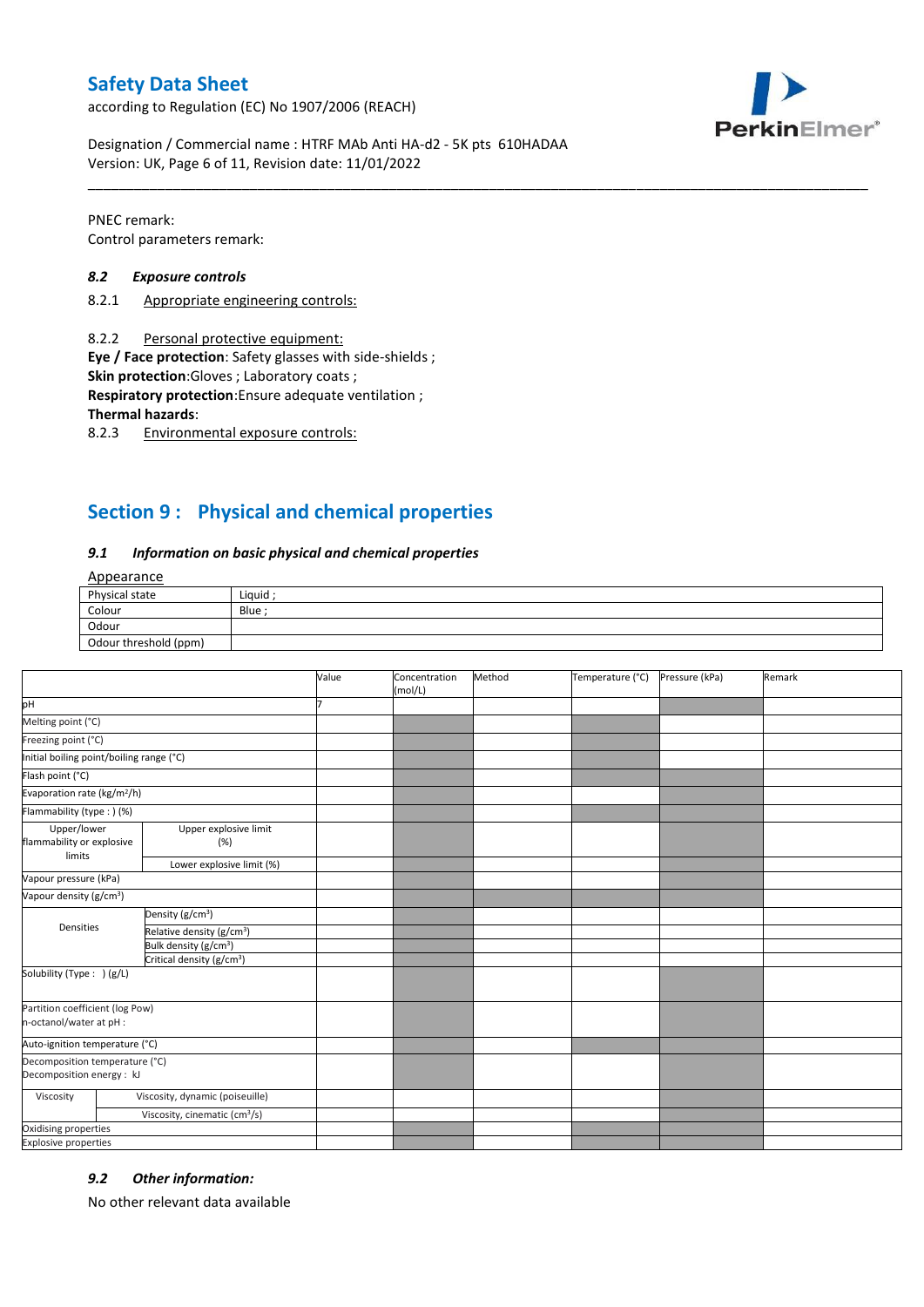according to Regulation (EC) No 1907/2006 (REACH)



Designation / Commercial name : HTRF MAb Anti HA-d2 - 5K pts 610HADAA Version: UK, Page 7 of 11, Revision date: 11/01/2022

### **Section 10 : Stability and reactivity**

- *10.1 Reactivity* This material is considered to be non-reactive under normal use conditions. ;
- *10.2 Chemical stability*
- *10.3 Possibility of hazardous reactions*
- *10.4 Conditions to avoid:*
- *10.5 Incompatible materials:*

#### *10.6 Hazardous decomposition products:*

Does not decompose when used for intended uses. ; Thermal decomposition can lead to the escape of irritating gases and vapors. ;

\_\_\_\_\_\_\_\_\_\_\_\_\_\_\_\_\_\_\_\_\_\_\_\_\_\_\_\_\_\_\_\_\_\_\_\_\_\_\_\_\_\_\_\_\_\_\_\_\_\_\_\_\_\_\_\_\_\_\_\_\_\_\_\_\_\_\_\_\_\_\_\_\_\_\_\_\_\_\_\_\_\_\_\_\_\_\_\_\_\_\_\_\_\_\_\_\_\_\_\_\_

### **Section 11 : Toxicological information**

Toxicokinetics, metabolism and distribution

### *11.1 Information on toxicological effects*

#### **Substances**

**Acute toxicity**

Animal data: Acute oral toxicity:

Acute dermal toxicity:

Acute inhalative toxicity:

Practical experience / human evidence: Assessment / Classification: General Remark:

### **Skin corrosion/irritation**

Animal data:

In-vitro skin test method: In-vitro skin test result: Assessment / Classification:

### **Eye damage/irritation**

Animal data:

In vitro eye test method: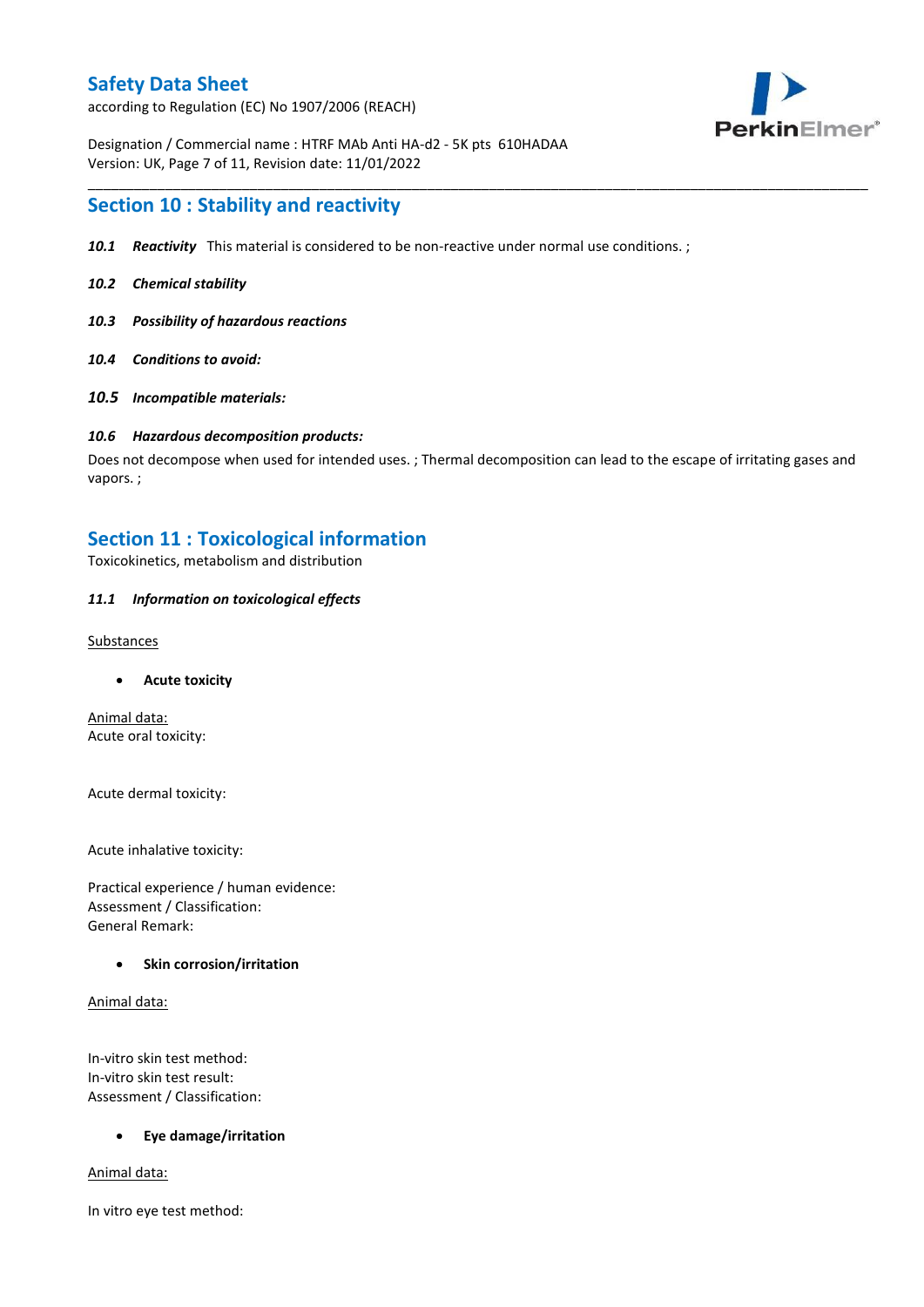according to Regulation (EC) No 1907/2006 (REACH)



Designation / Commercial name : HTRF MAb Anti HA-d2 - 5K pts 610HADAA Version: UK, Page 8 of 11, Revision date: 11/01/2022

In vitro eye test result: Assessment / Classification:

#### **CMR effects (carcinogenity, mutagenicity and toxicity for reproduction)**

\_\_\_\_\_\_\_\_\_\_\_\_\_\_\_\_\_\_\_\_\_\_\_\_\_\_\_\_\_\_\_\_\_\_\_\_\_\_\_\_\_\_\_\_\_\_\_\_\_\_\_\_\_\_\_\_\_\_\_\_\_\_\_\_\_\_\_\_\_\_\_\_\_\_\_\_\_\_\_\_\_\_\_\_\_\_\_\_\_\_\_\_\_\_\_\_\_\_\_\_\_

o Germ cell mutagenicity:

Animal data:

Assessment / Classification:

o Carcinogenicity

Practical experience / human evidence: Animal data:

Other information: Assessment / Classification:

o Reproductive toxicity

Practical experience / human evidence: Animal data:

Other information: Assessment / Classification:

Overall assessment on CMR properties:

- **Specific target organ toxicity (single exposure)**
	- o STOT SE 1 and 2

Animal data:

Other information:

o STOT SE 3

Practical experience / human evidence:

Other information: Assessment / Classification:

**Specific target organ toxicity (repeated exposure)**

Practical experience / human evidence: Animal data:

Assessment / Classification: Other information

**Aspiration hazard**

Practical experience / human evidence: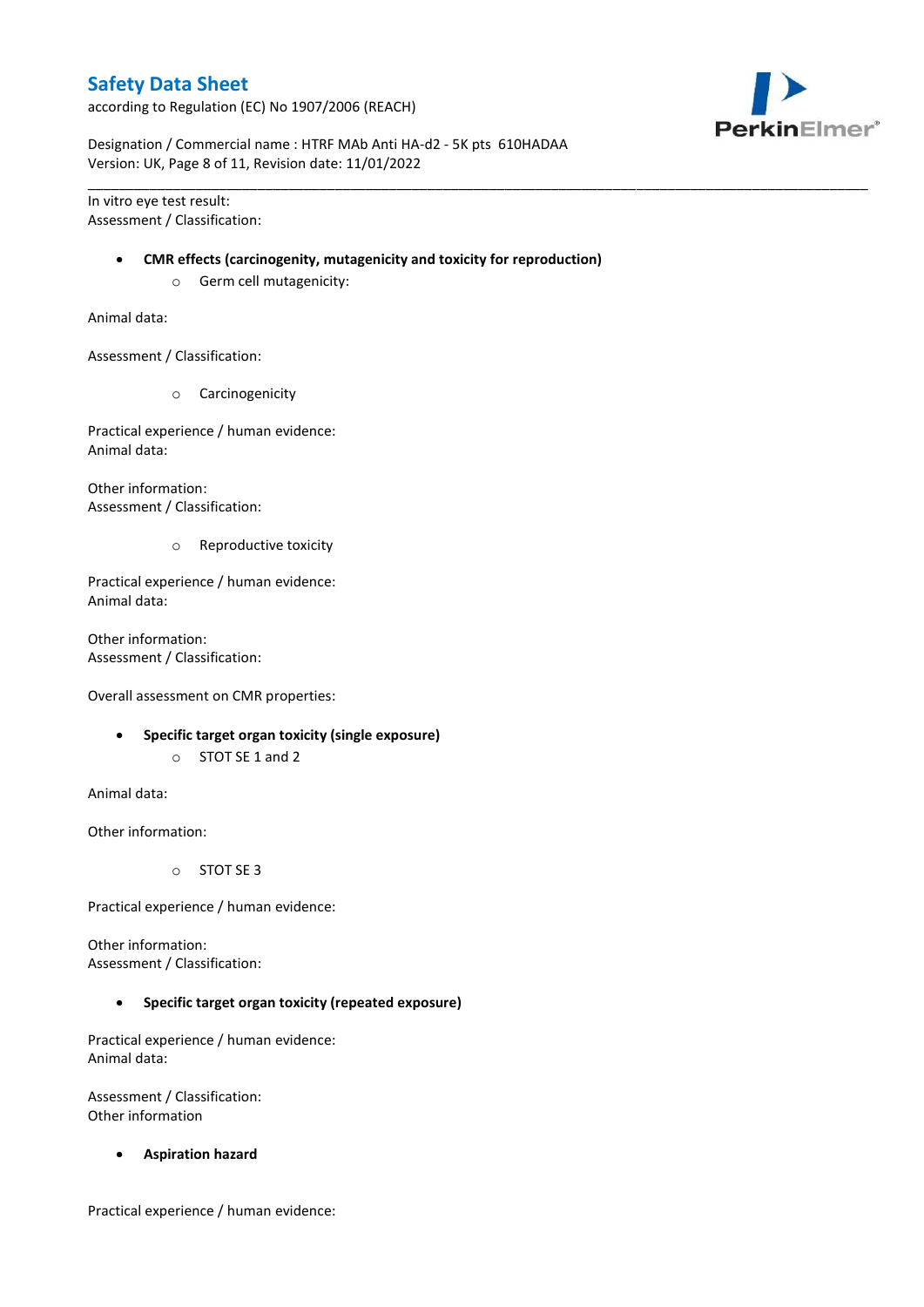according to Regulation (EC) No 1907/2006 (REACH)



Designation / Commercial name : HTRF MAb Anti HA-d2 - 5K pts 610HADAA Version: UK, Page 9 of 11, Revision date: 11/01/2022

Experimental data: viscosity data: see SECTION 9. Assessment / Classification: Remark:

11.1.1 Mixtures No toxicological information is available for the mixture itself

# **Section 12 : Ecological information**

In case that test data regarding one endpoint/differentiation exist for the mixture itself, the classification is carried out according to the substance criteria (excluding biodegradation and bioaccumulation). If no test data exist, the criteria for mixture classification has to be used (calculation method); in this case the toxicological data of the ingredients are shown.

\_\_\_\_\_\_\_\_\_\_\_\_\_\_\_\_\_\_\_\_\_\_\_\_\_\_\_\_\_\_\_\_\_\_\_\_\_\_\_\_\_\_\_\_\_\_\_\_\_\_\_\_\_\_\_\_\_\_\_\_\_\_\_\_\_\_\_\_\_\_\_\_\_\_\_\_\_\_\_\_\_\_\_\_\_\_\_\_\_\_\_\_\_\_\_\_\_\_\_\_\_

### *12.1 Aquatic toxicity:*

Acute (short-term) fish toxicity

Chronic (long-term) fish toxicity

Acute (short-term) toxicity to crustacea

Chronic (long-term) toxicity to crustacea

Acute (short-term) toxicity to algae and cyanobacteria

Toxicity to microorganisms and other aquatic plants / organisms

Assessment / Classification:

### *12.2 Persistence and degradability*

Biodegradation:

Abiotic Degradation:

Assessment / Classification:

### *12.3 Bioaccumulative potential*

Bioconcentration factor (BCF):

*12.4 Mobility in soil*

### *12.5 Results of PBT and vPvB assessment*

### *12.6 Other adverse effects:*

Additional ecotoxicological information: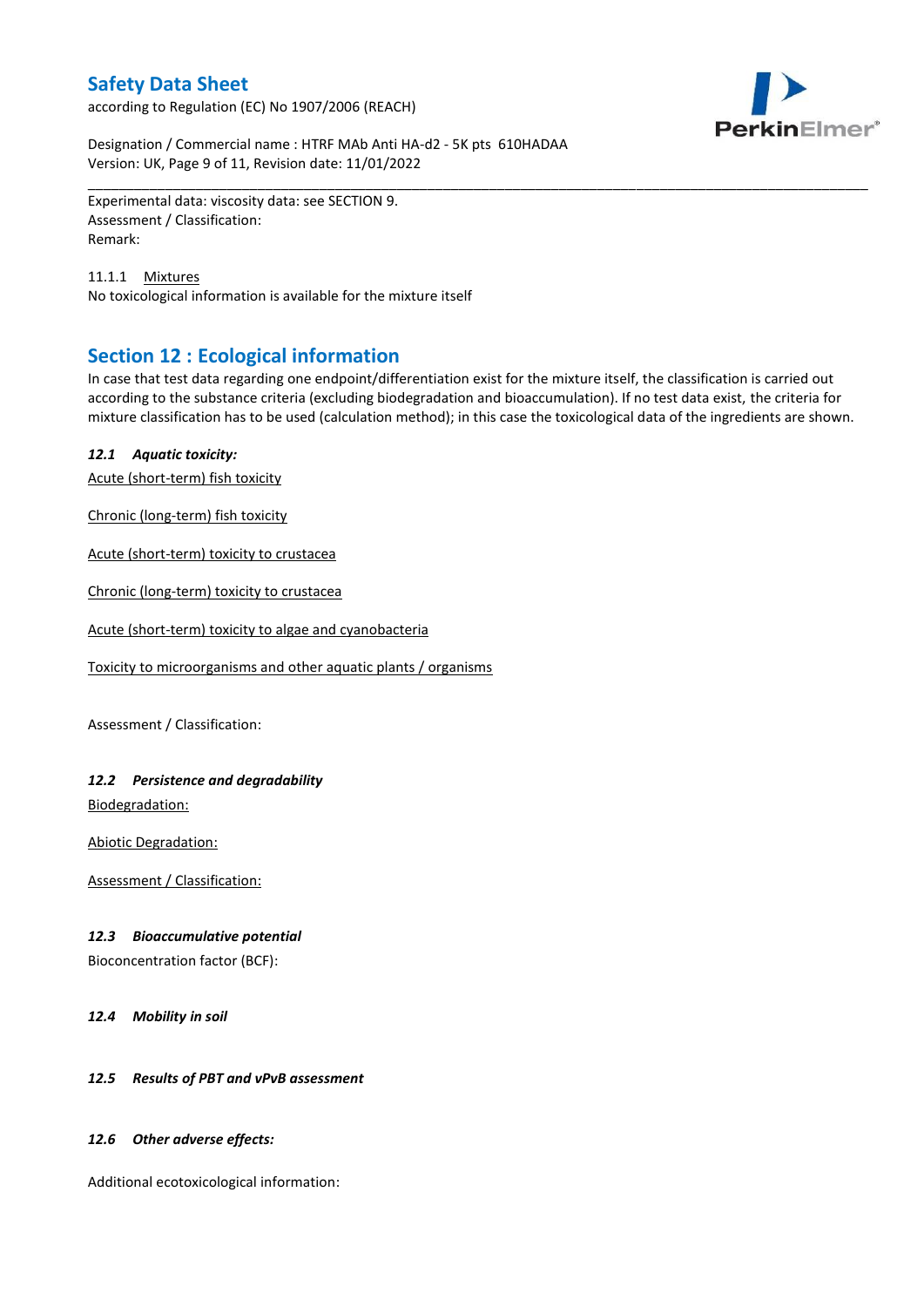according to Regulation (EC) No 1907/2006 (REACH)



Designation / Commercial name : HTRF MAb Anti HA-d2 - 5K pts 610HADAA Version: UK, Page 10 of 11, Revision date: 11/01/2022

# **Section 13 : Disposal considerations**

### *13.1 Waste treatment methods*

Waste treatment options:Dispose of waste according to applicable legislation. ;

# **Section 14 : Transport information**

ADR/RID/AND/IMDG/IATA

| UN No.                     |  |
|----------------------------|--|
| UN Proper shipping name    |  |
| Transport hazard class(es) |  |
| Hazard label(s)            |  |
|                            |  |
| Packing group              |  |

\_\_\_\_\_\_\_\_\_\_\_\_\_\_\_\_\_\_\_\_\_\_\_\_\_\_\_\_\_\_\_\_\_\_\_\_\_\_\_\_\_\_\_\_\_\_\_\_\_\_\_\_\_\_\_\_\_\_\_\_\_\_\_\_\_\_\_\_\_\_\_\_\_\_\_\_\_\_\_\_\_\_\_\_\_\_\_\_\_\_\_\_\_\_\_\_\_\_\_\_\_

#### *Transport in bulk according to Annex II of MARPOL 73/78 and the IBC Code*

| Land transport (ADR/RID)                                             |                                               |
|----------------------------------------------------------------------|-----------------------------------------------|
| <b>Classification code ADR:</b>                                      | Special Provisions for ADR/RID:               |
| Limited quantities for ADR/RID:                                      | <b>Excepted Quantities for ADR/RID:</b>       |
| Packing Instructions for ADR/RID:                                    | Special packing provisions for ADR/RID:       |
| Mixed packing provisions:                                            |                                               |
| Portable tanks and bulk containers Instructions:                     |                                               |
| Portable tanks and bulk containers Special Provisions:               |                                               |
| <b>ADR Tank Code:</b>                                                | ADR Tank special provisions:                  |
| Vehicle for tank carriage:                                           |                                               |
| Special provisions for carriage Packages:                            |                                               |
| Special provisions for carriage Bulk:                                |                                               |
| Special provisions for carriage for loading, unloading and handling: |                                               |
| Special Provisions for carriage Operation:                           |                                               |
| Hazard identification No:                                            | Transport category (Tunnel restriction code): |
|                                                                      |                                               |
| Sea transport (IMDG)                                                 |                                               |
| Marine Pollutant:                                                    | Subsidiary risk(s) for IMDG:                  |
| Packing provisions for IMDG:                                         | Limited quantities for IMDG:                  |
| Packing instructions for IMDG:                                       | IBC Instructions:                             |
| <b>IBC Provisions:</b>                                               | <b>IMO</b> tank instructions:                 |
| UN tank instructions:                                                | Tanks and bulk Provisions:                    |
| EmS:                                                                 | Stowage and segregation for IMDG:             |
| Properties and observations:                                         |                                               |
| Inland waterway transport (ADN)                                      |                                               |
| <b>Classification Code ADN:</b>                                      | <b>Special Provisions ADN:</b>                |
| Limited quantities ADN:                                              | <b>Excepted quantities ADN:</b>               |
| Carriage permitted:                                                  | Equipment required:                           |
| Provisions concerning loading and unloading:                         | Provisions concerning carriage:               |
| Number of blue cones/lights:                                         | Remark:                                       |
|                                                                      |                                               |
| Air transport (ICAO-TI / IATA-DGR)                                   |                                               |
| Subsidiary risk for IATA.                                            | Excented quantity for IATA.                   |

Subsidiary risk for IATA: Excepted quantity for IATA: Passenger and Cargo Aircraft Limited Quantities Packing Instructions: Passenger and Cargo Aircraft Limited Quantities Maximal Net Quantity :